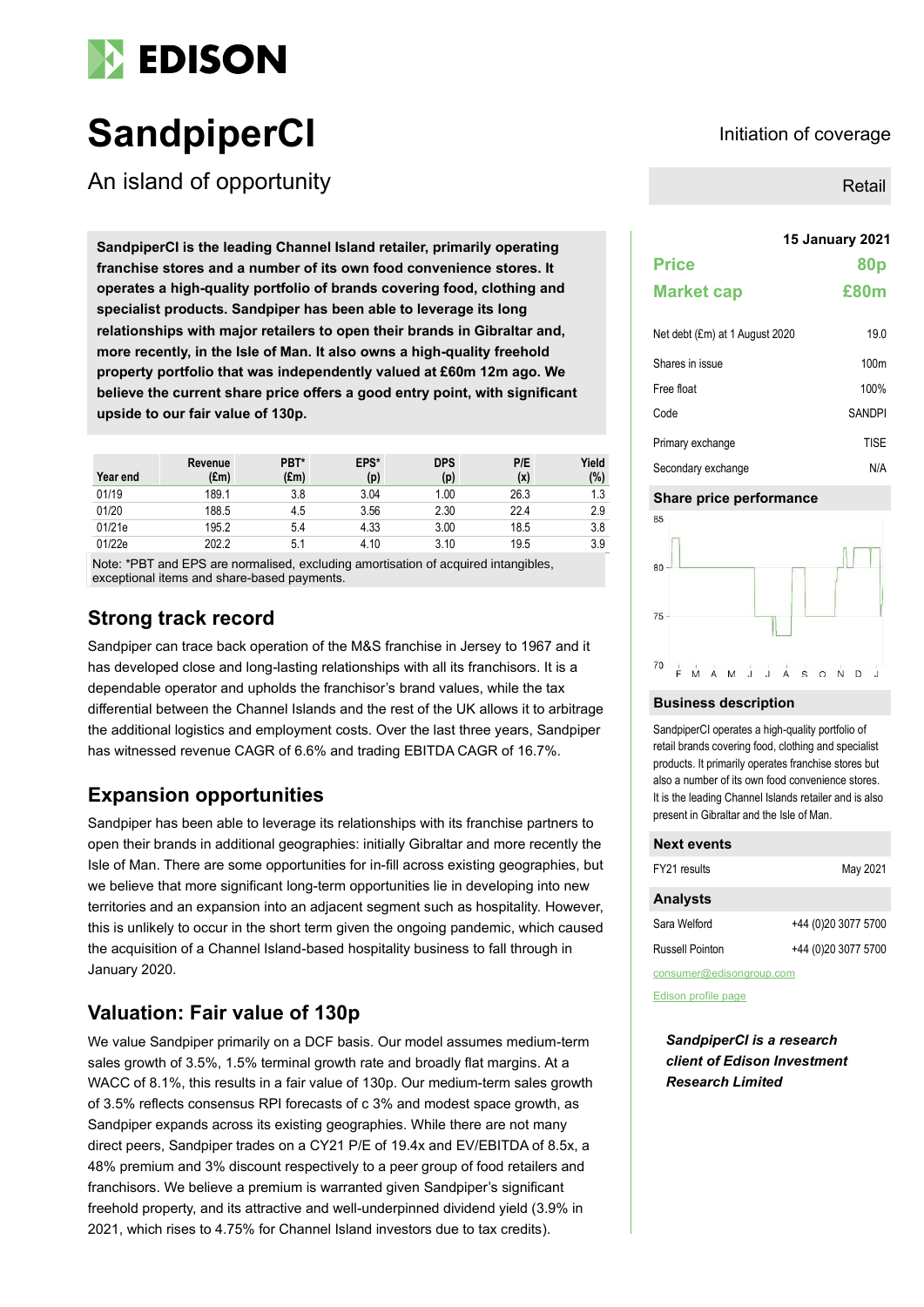

### **Investment summary**

### **Company description: The leading Channel Island retailer**

Sandpiper is the largest food retailer in the Channel Islands and operates franchise stores for Wm Morrison, Iceland, M&S Jersey and its own chain of convenience stores, fuel forecourts and offlicenses. Its non-food retail business covers franchises for food, non-food and specialist brand retail. Examples include Hotel Chocolat, Card Factory and iQ, the Apple Authorised Premium Reseller. Sandpiper has also been able to leverage its long relationships with major retailers to open their brands in Gibraltar and, more recently, in the Isle of Man. It owns a portfolio of commercial and residential freehold assets in prime locations. This underpins the valuation, renders the cashflow more stable and acts as an effective barrier to entry for any competition.

The company has long-term and successful relationships with its franchise partners, which has led to franchises mostly being renewed. The strategy consists of filling in 'white spaces' by introducing target brands to existing territories and leveraging its existing relationships with franchisors to enter new territories. Management has also stated its intention to selectively add to its freehold portfolio to secure strategic locations and acquire businesses that operate in adjacent sectors in the Channel Islands (ie hospitality) to broaden its appeal and complement the retail operations, although we believe this is unlikely in the short term given the ongoing pandemic and unpredictable restrictions on the hospitality segment.

### **Financials**

Sandpiper posted sales CAGR of 6.6% between 2017 and 2020, with trading EBITDA CAGR of 16.7% during the same period. During this time, the company has expanded geographically into the Isle of Man and has worked to fill in some of its 'white spaces' across its portfolio. The 58,000 sq ft Liberty Wharf shopping centre was acquired in a prime location in Jersey and was refurbished. We expect the pace of expansion to slow down and forecast sales CAGR of 3.6% between 2020 and 2023e, with trading EBITDA CAGR of 3.2%. Sandpiper's exposure predominantly to food retail has resulted in a strong performance during the COVID-19 pandemic: while the non-food retail operations have suffered due to a reduction in footfall in town centres and temporary store closures, the food retail side has witnessed a material acceleration as consumers had more meals at home. Overall revenues in H121 were up 6%, with trading EBITDA up 7%.

### **Valuation: Fair value of 130p**

We value Sandpiper primarily on a DCF basis. Our model assumes medium-term sales growth of 3.5%, 1.5% terminal growth rate and broadly flat margins. This results in a fair value of 130p. We also look at peer group analysis. Although there are not many direct peers, Sandpiper trades on a CY21 P/E of 19.4x and EV/EBITDA of 8.5x, a 48% premium and 3% discount respectively to a peer group of food retailers and franchisors. We believe a premium is warranted given Sandpiper's significant freehold property, and its attractive and well-underpinned dividend yield (3.9% in 2021).

### **Sensitivities**

Retail is a discretionary consumer category and therefore the key sensitivity is macroeconomic in nature. GDP and population growth are good predictors of discretionary consumer spend. Raw material cost increases and FX are also a risk to the sector as a whole. In Sandpiper's case, there is also the risk it loses its franchise partners over the long term, either due to a deterioration in the relationship, or the franchisors ceasing trading or choosing to exit franchise partnerships.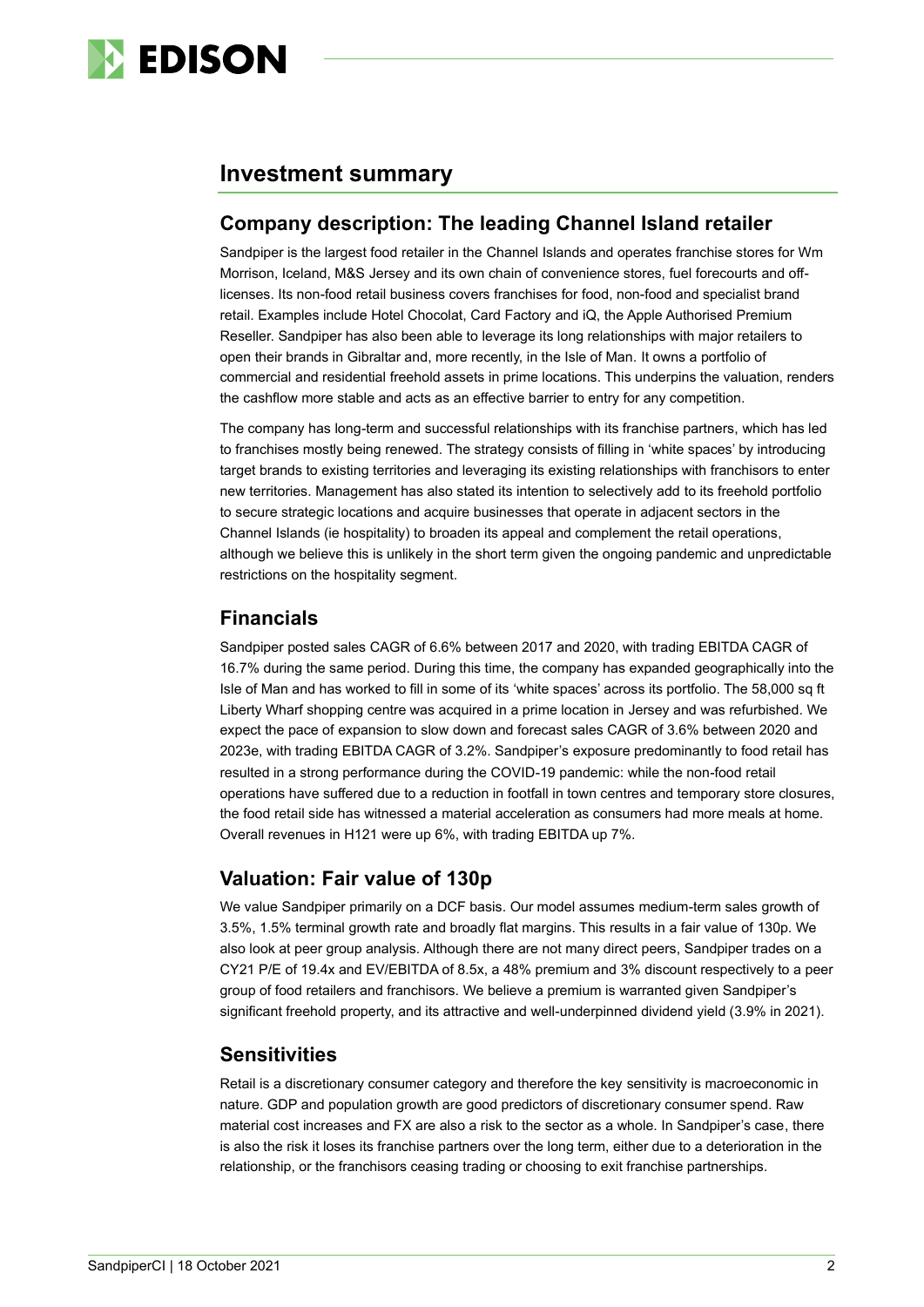

## **Company description: Leading Channel Island retailer**

Sandpiper is the leading Channel Island retailer, with a high-quality portfolio of brands covering food, clothing and specialist products. Sandpiper is the largest food retailer in the Channel Islands and operates franchise stores for Wm Morrison, Iceland, M&S Jersey and its own chain of convenience stores, fuel forecourts and off-licenses. Its non-food retail business in the Channel Islands consists of a portfolio of high-quality UK brands covering food, non-food and specialist brand retail, operating under franchise or as an authorised reseller. Examples include Hotel Chocolat, Card Factory and iQ, the Apple Authorised Premium Reseller. Sandpiper owns the freehold at a number of retail locations. It has also been able to leverage its long relationships with major retailers to open their brands in Gibraltar and, more recently, in the Isle of Man.



#### **Exhibit 1: FY20 turnover by country of destination (£000)**

### **A brief history**

Sandpiper was formed in 2007 from the buyout of CI Traders, which itself was formed in 2002 but had roots in Channel Island retailing dating back to the 1800s. Following its formation in 2007, Sandpiper signed a number of new franchises such as Costa Coffee, Iceland and Hotel Chocolat and streamlined the business by selling non-core operations including a bottler, a hotel and a wholesale drinks operation. In February 2016, Sandpiper was bought by a consortium of Channel Islands-based investors together with the management team, and was subsequently listed on TISE in 2019.

### **A high-quality portfolio of brands**

Sandpiper is the leading Channel Island retailer, with a high-quality portfolio of brands. The business is divided into three areas:

- ◼ **Channel Islands food retail:** the largest food retailer in the Channel Islands, operating franchises for Wm Morrison, Iceland, M&S Jersey and its own chain of smaller convenience stores, fuel forecourts and off-licences.
- ◼ **Channel Islands non-food retail:** a portfolio of high-quality brands covering food service, nonfood and specialist brand retail. These are principally operated under franchise and include Hotel Chocolat, Costa Coffee, Burger King, Card Factory, Crew and Matalan. In addition, iQ operates as the Apple Authorised Premium Reseller.
- ◼ **Non-Channel Islands retail:** this leverages Sandpiper's existing long-standing relationships with franchisors to bring their brands to Gibraltar and more recently the Isle of Man.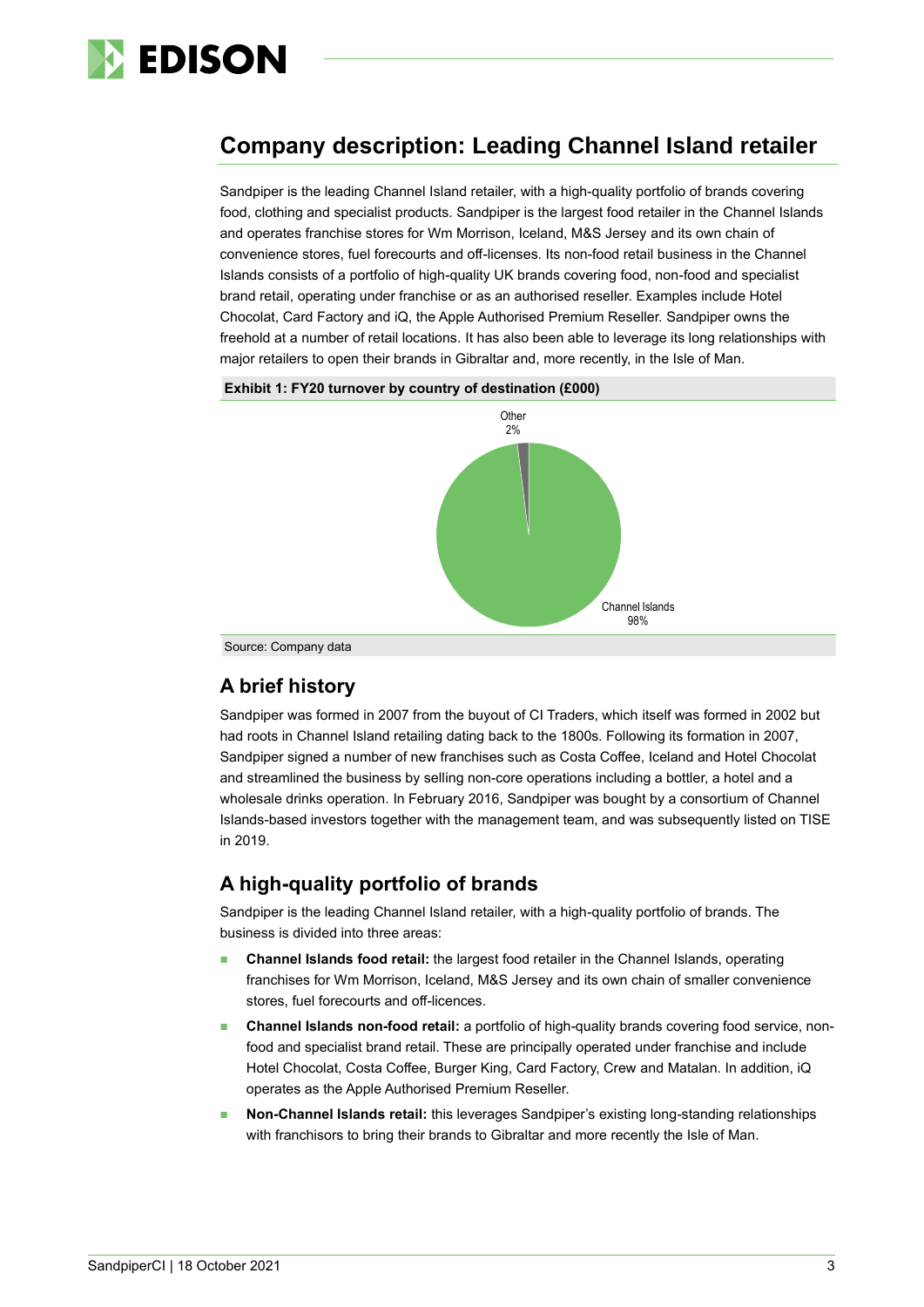

#### **Exhibit 2: Sandpiper business structure**



#### Source: Company data

### **Channel Islands food retail**

Channel Islands food retail consists of 47 mixed-format food retail operations, including convenience stores, fuel forecourts and off-licenses, in prime locations. The core long-term franchises are with Morrisons and Iceland, which cover both Jersey and Guernsey and Alderney, and with M&S, which is in Jersey only. The retail formats are clearly segmented, thus covering the full range of customers from value to premium, and the franchise brands also fit into this strategy, for example with Iceland at the value end of food retailing, Morrisons in the middle tier and M&S at the premium end. Checkers Express is Sandpiper's own brand of convenience stores, some of which have forecourts. Wine Warehouse is an alcohol retail sub-brand, and operates across a number of stores.

### **Channel Islands non-food retail and food service**

Channel Islands non-food retail and food service consists of a portfolio of three clothing brands, operated under franchise in two stores each, hence six stores in total: M&S (clothing and general merchandise), Matalan and Crew. Sandpiper operated George stores under franchise until 2020, but Asda George made the decision to pull out of all franchises, hence these stores were franchised to Matalan instead.

In addition, five specialist retail brands operate in 15 stores under either exclusive franchise or as an authorised reseller, with nine of these dedicated to food service, as detailed below.

| Exhibit 3: Number of non-food retail and food service stores by geography |                        |                  |             |  |  |  |  |
|---------------------------------------------------------------------------|------------------------|------------------|-------------|--|--|--|--|
| <b>Brand</b>                                                              | <b>Channel Islands</b> | <b>Gibraltar</b> | Isle of Man |  |  |  |  |
| Costa Coffee                                                              |                        |                  |             |  |  |  |  |
| Burger King                                                               |                        |                  |             |  |  |  |  |
| <b>Hotel Chocolat</b>                                                     |                        |                  |             |  |  |  |  |
| iQ, Apple Authorised Premium Reseller                                     |                        |                  |             |  |  |  |  |
| Card Factory                                                              |                        |                  |             |  |  |  |  |
| Source: Company data                                                      |                        |                  |             |  |  |  |  |

### **Geographical overview**

We provide a summary overview of the territories in which Sandpiper operates in Exhibit 4.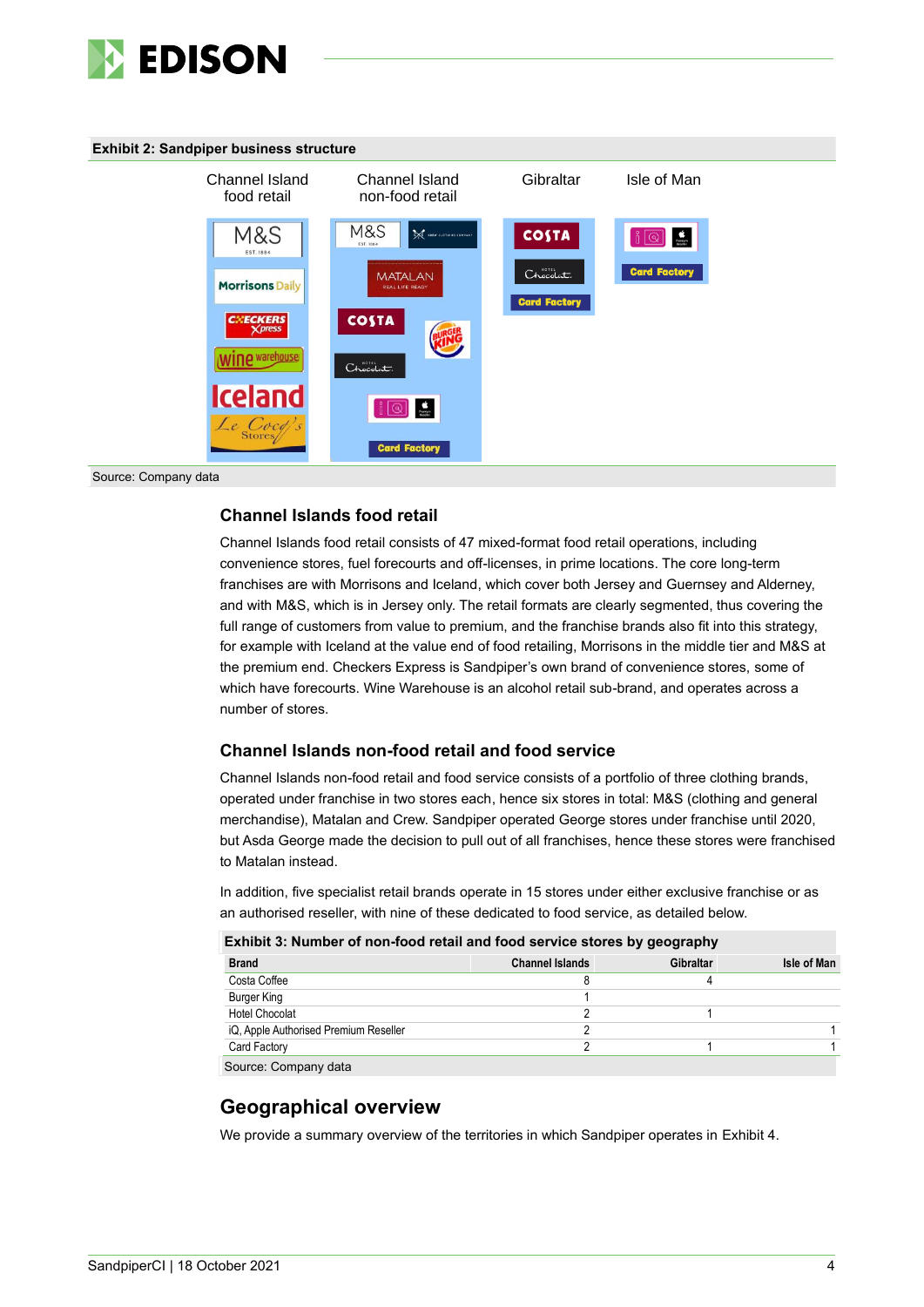

| <b>Exhibit 4: Economic overview of key geographies</b> |       |                                                                                                           |  |  |  |  |  |
|--------------------------------------------------------|-------|-----------------------------------------------------------------------------------------------------------|--|--|--|--|--|
| <b>Population</b><br>(000)                             | \$bn) | <b>GDP</b> Key industries                                                                                 |  |  |  |  |  |
| 108                                                    | 6.63  | International financial services, legal services, construction, retail, agriculture, tourism,<br>telecoms |  |  |  |  |  |
| 63                                                     |       | 4.42 Financial services including insurance, tourism, manufacturing, horticulture                         |  |  |  |  |  |
| 34                                                     |       | 2.04 Tourism, online gambling, financial services, bunkering                                              |  |  |  |  |  |
| 86                                                     | 7.43  | Insurance, online gambling, information and communications technology, offshore<br>banking                |  |  |  |  |  |
|                                                        |       |                                                                                                           |  |  |  |  |  |

#### **Exhibit 4: Economic overview of key geographies**

Source: Statistics Jersey, Guernsey Annual GVA, United Nations Statistics, IMF

## **Franchise retailing**

A franchise is the right or licence granted by a company (the franchisor) to an individual or business (the franchisee) to market and/or trade products and services in a specific area or territory, for a defined time. The franchisee must usually comply with rules and guidelines regarding the business, to maintain brand consistency. Typically, an initial franchise fee is payable to the franchisor, together with regular royalties. The franchisor usually provides support with things such as staff training and marketing and branding assistance.

There are two main ways to run and operate a franchise business:

- A franchise fee, which is typically charged as a royalty on sales. There may be a separate flat fee as well, but the bulk of the amount payable to the franchisor is calculated as a percentage of sales. There may be some overriders or ratchets whereby the royalty diminishes if certain milestones are passed and there may be a marketing retainer included in the agreement.
- A 'cost-plus' model. Rather than a royalty on sales, the franchise fee is paid via the cost of goods sold. The franchisor will charge the franchisee for the products or services sold, and under this model the franchisor effectively recovers the franchise fee in this manner. It is a much more complex model, especially in the retail segment, where prices of goods are changing frequently and the mix of goods cannot be predicted with certainty. When products are promoted, typically both the franchisor and franchisee contribute to the promotional cost. Again, there can be overriders/ratchet mechanisms to encourage surpassing a certain level of sales.

The key consideration for a franchisor looking for a partner tends to be reliability: as discussed above, the franchisee must maintain brand consistency, but an unreliable franchisee can cause lasting damage to the brand well beyond its own territory.

Sandpiper operates a mixture of the models detailed above, depending on the franchisor. Products are sourced from franchisors, but pricing is mostly set by the franchisee.

### **Franchise retailing in British territories**

### **Channel Islands**

The Channel Islands present a unique proposition in terms of franchise retailing, with shoppers eager to access the same brands as the UK high street. Logistics and distribution costs are higher than in the UK as most goods are brought to the islands by boat and labour costs tend to be higher than average. There is, however, a VAT/tax differential compared to the UK. The VAT differential does not apply to all food items, as food staples are not subject to VAT in the UK. That said, average food prices are higher on the Channel Islands, as most goods and produce incur higher distribution costs. We illustrate a basic non-food example in Exhibit 5, and we note that while goods in Jersey are subject to a 5% Goods Sales Tax, Guernsey has no such tax.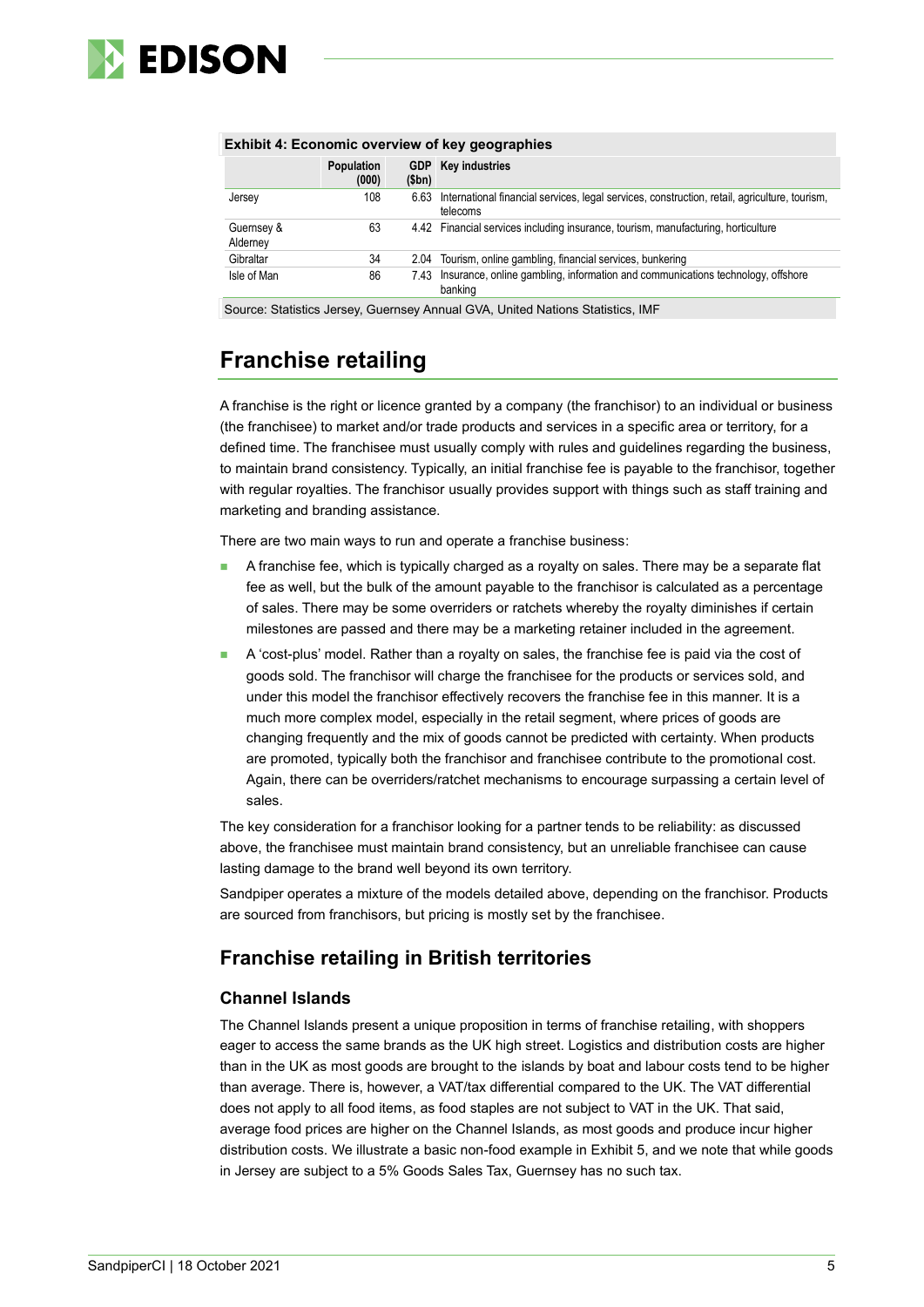

| LAINDIL 9. MUSU GUVIL VI LGA UNIGIGIUGIS VII NVII-IVVU ILGINS |                    |        |                        |                    |  |  |  |
|---------------------------------------------------------------|--------------------|--------|------------------------|--------------------|--|--|--|
|                                                               | <b>Mainland UK</b> | Jersey | Guernsey/<br>Gibraltar | <b>Isle of Man</b> |  |  |  |
| Item cost ex tax $(E)$                                        | 100                | 100    | 100                    | 100                |  |  |  |

### **Exhibit 5: Illustration of tax differentials on non-food items**

|                                                                                     |     |     | <b>Gibraltar</b> |     |
|-------------------------------------------------------------------------------------|-----|-----|------------------|-----|
| Item cost $ex$ tax $(E)$                                                            | 100 | 100 | 100              | 100 |
| VAT/GST (%)                                                                         | 20% | 5%  | $0\%$            | 20% |
| VAT/GST (£)                                                                         | 20  |     |                  | 20  |
| Item cost incl tax $(E)$                                                            | 120 | 105 | 100              | 120 |
| Arbitrage headroom for logistics cost if prices kept in line with mainland UK $(E)$ |     | 15  | 20               |     |
| Normala de Estadounidades de La contra Estadounidades (n. 1871).                    |     |     |                  |     |

Source: Edison Investment Research

#### **Isle of Man**

The Isle of Man does not present the same VAT/tax differential as the Channel Islands, and hence pricing reflects the increased cost of distribution. There is an incumbent operator in the food retail space, and hence Sandpiper sees more scope for expansion in the non-food retail segment.

#### **Gibraltar**

Gibraltar – like Guernsey – has no GST, and hence there is a tax differential versus the UK mainland. Distribution costs, however, are significantly higher given the distance from the UK. Pricing therefore reflects this and Sandpiper's business model is to leverage its long-standing relationships with its retail partners to bring their brands to a new market.

### **Property portfolio**

Sandpiper's portfolio of stores consists of some locations that are leased, and some that are owned. Sandpiper owns a selection of freehold properties in prime locations. The property has been independently valued at £60m by Cushman & Wakefield and CBRE in January 2020, and forms a significant barrier to entry. Part of the company's strategy is to selectively add retail freeholds as high-quality locations become available.

In the Channel Islands, Sandpiper owns the freehold for eight Morrisons stores, one Iceland store, two Checkers Express stores and a Le Cocq store. In addition, among other property, it also owns the Liberty Wharf shopping centre in Jersey, Nelson House in Guernsey, its own headquarters and over 50 residential flats in Jersey and Guernsey associated with the food retail stores. The latter generate £0.7m of annual income.

| <b>Exhibit 6: Freehold portfolio</b>                                              |                                                                  |
|-----------------------------------------------------------------------------------|------------------------------------------------------------------|
| Jersey                                                                            | <b>Guernsey &amp; Alderney</b>                                   |
| <b>Food retail</b>                                                                |                                                                  |
| Morrisons x5                                                                      | Morrisons x3                                                     |
| <b>Checkers Express</b>                                                           | Iceland                                                          |
|                                                                                   | <b>Checkers Express</b>                                          |
|                                                                                   | Le Coca                                                          |
| Other                                                                             |                                                                  |
| Traders House: Sandpiper HQ and 50k sq ft warehouse let to Bidvest<br>on LT lease | Over 50 residential flats associated with the food retail stores |
| Liberty Wharf shopping centre                                                     | Nelson House (Admiral Park)                                      |
| 35 King Street, St Helier                                                         |                                                                  |
| Source: Company data                                                              |                                                                  |

The Liberty Wharf shopping centre was acquired by Sandpiper in 2018. It is a 58,000 sq ft covered shopping centre set in a historic building, which is next to the new International Finance Centre, and a three-minute walk from the main shopping artery in St Helier, King Street. Current tenants include Marks & Spencer Simply Food, Costa Coffee, Matalan, several independent local retailers, a bar and restaurant and a new 7600 sq ft gym. Sandpiper acquired and redeveloped the shopping centre, upgrading a neglected asset. Ownership of the freehold allows management to control the tenant mix: for example, the introduction of iQ, the Apple Authorised Premium Reseller to the anchor unit in autumn 2019 has driven an over 20% increment in footfall to the shopping centre.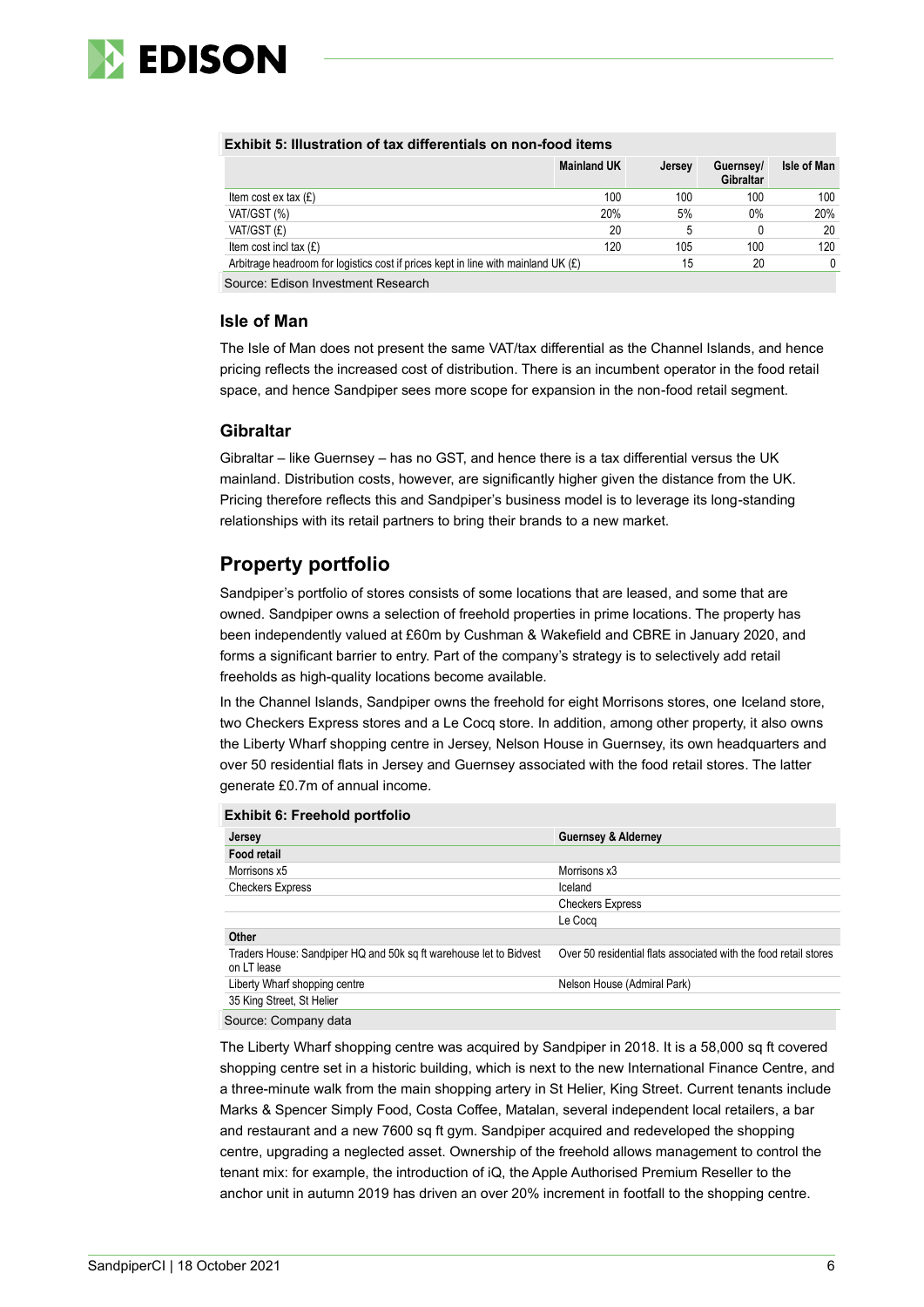

### **Growth opportunities**

As detailed above, Sandpiper has a mix of food and non-food franchise retail operations and operates a small number of its own convenience stores, fuel forecourts and off-licences. It operates across the Channel Islands, the Isle of Man and Gibraltar and has close and long-term relationships with its franchisors. Sandpiper management knows the markets in which it operates and can leverage its relationships with the franchisors to expand its presence. We illustrate the white spaces in Exhibit 7. We recognise that some white spaces are unlikely to be available, for example Marks & Spencer has a different long-term franchisee in Guernsey, is a loyal franchise partner and hence is unlikely to switch unless there are unforeseen problems with its current partner. Expansion into food retail on the Isle of Man is also unlikely as there is an incumbent and competent food retail operator. Additional brand franchises remain a possibility, although Sandpiper understandably carefully selects its partners. It shies away from high fashion brands as it looks to secure long term agreements, and not all brands are available for franchise.

In addition to filling in white spaces across its existing geographies, there is the potential to bring existing franchises to new territories, or to take these over if they become available. During 2020, Sandpiper opened its first stores in the Isle of Man and now operates both Card Factory and iQ in that territory. We would expect further geographical expansion to be opportunistic.

The other opportunity for meaningful expansion is to enter an adjacent category, such as the leisure and hospitality segment. In January 2020 Sandpiper announced its intention to acquire The Guernsey Pub Company, which operates its own brewery and a network of 20 pubs and hotels. The acquisition fell through due to the effects of COVID-19. Given the ongoing pandemic, the hospitality segment is not immediately attractive, but we believe the company remains interested in expanding into this space over the longer term.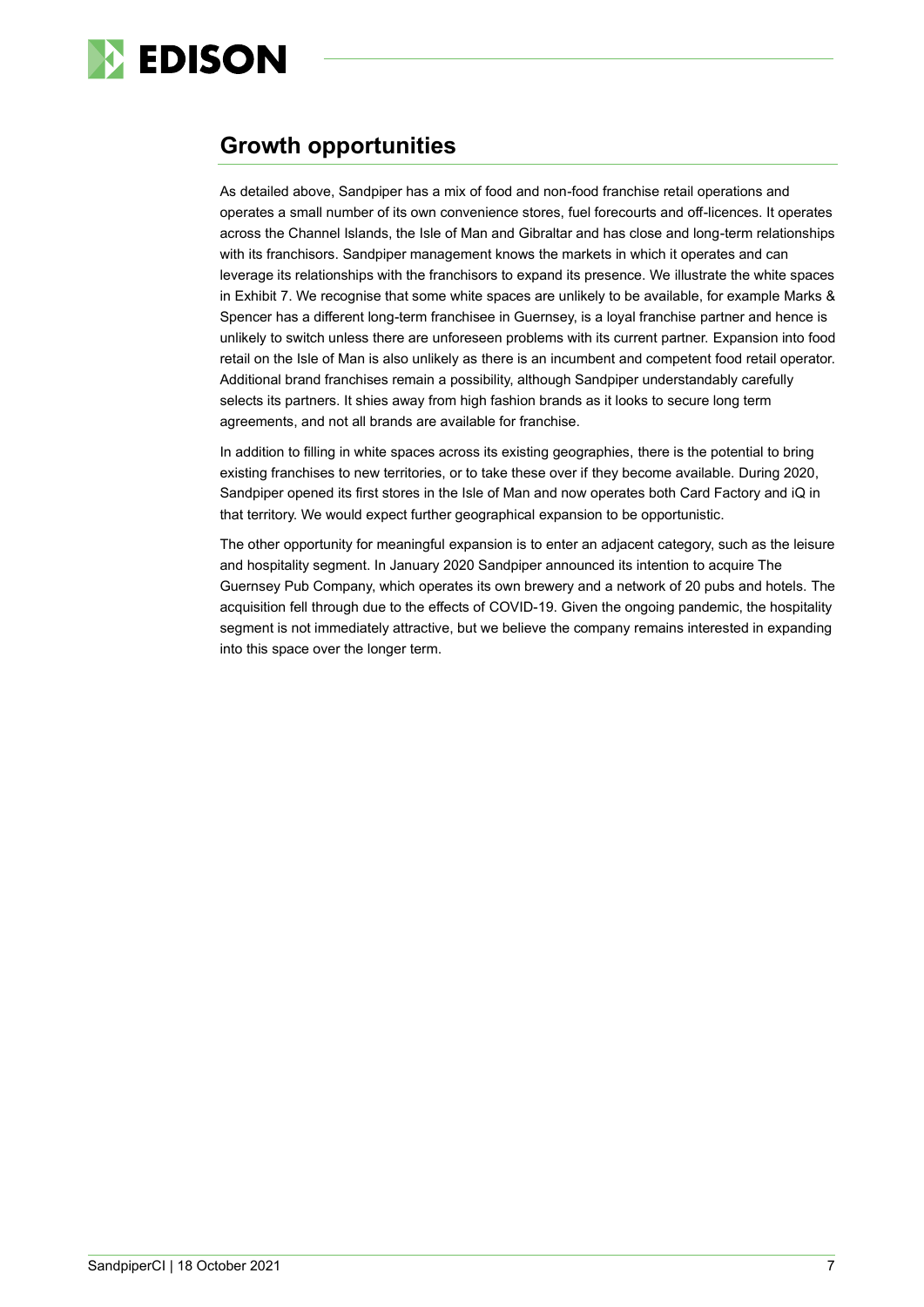

|                         | <b>Jersey</b> | <b>Guernsey &amp;</b><br><b>Alderney</b> | <b>Isle of Man</b> | <b>Gibraltar</b> |
|-------------------------|---------------|------------------------------------------|--------------------|------------------|
| <b>Franchises</b>       |               |                                          |                    |                  |
| M&S Food                | $\checkmark$  | ✖                                        | ×                  | ✖                |
| Iceland                 |               | $\checkmark$                             |                    | ×                |
| Morrisons               |               |                                          |                    | 笨                |
| M&S non-food            |               | ✖                                        | ✖                  | 笨                |
| Crew clothing           |               | $\checkmark$                             |                    | 笨                |
| Costa Coffee            |               |                                          | ×                  |                  |
| Matalan                 | $\checkmark$  |                                          |                    | 笨                |
| <b>Burger King</b>      |               |                                          |                    | ×                |
| <b>Hotel Chocolat</b>   |               |                                          |                    |                  |
| Card Factory            |               |                                          |                    |                  |
| iQ                      |               |                                          |                    | ×                |
| <b>Own stores</b>       |               |                                          |                    |                  |
| <b>Checkers Express</b> |               |                                          |                    | ×                |
| Wine Warehouse          |               |                                          |                    | ×                |
| Le Cocq's Stores        |               |                                          |                    |                  |

#### **Exhibit 7: Sandpiper presence by geography**

Source: Company data, Edison Investment Research. Note: Crosses denote areas where the franchise is operated by another franchisee or where the franchisor is not interested in expansion.

### **COVID-19**

As all retail operators, Sandpiper had to adapt to the COVID-19 pandemic. Trading has been strong in the food segment and across all fascias since the start of the pandemic as consumers have more meals at home, while the non-food portfolio has felt the effect of partial closures and reduced town centre footfall as more people work from home. Trading EBITDA in H121 was ahead of the prior year by 7% on the back of a 6% increase in revenues, demonstrating the resilience of the business. (Adjusted trading EBITDA (more recently termed 'trading EBITDA') is defined by the company as EBITDA before any profit or loss on disposal of fixed assets, revaluation of investment property and non-recurring items such as costs associated with converting and rebranding stores.)

### **Management**

### **Tony O'Neill, Executive Chairman**

Tony was previously CEO of the company (since its buyout in August 2007) and moved to the position of Executive Chairman in November 2019. He spent 13 years at Marks & Spencer, rising to a senior executive position. He subsequently worked for Somerfield, where he held a number of board positions, latterly MD of Somerfield Stores. He then moved to private equity, working on several turnarounds.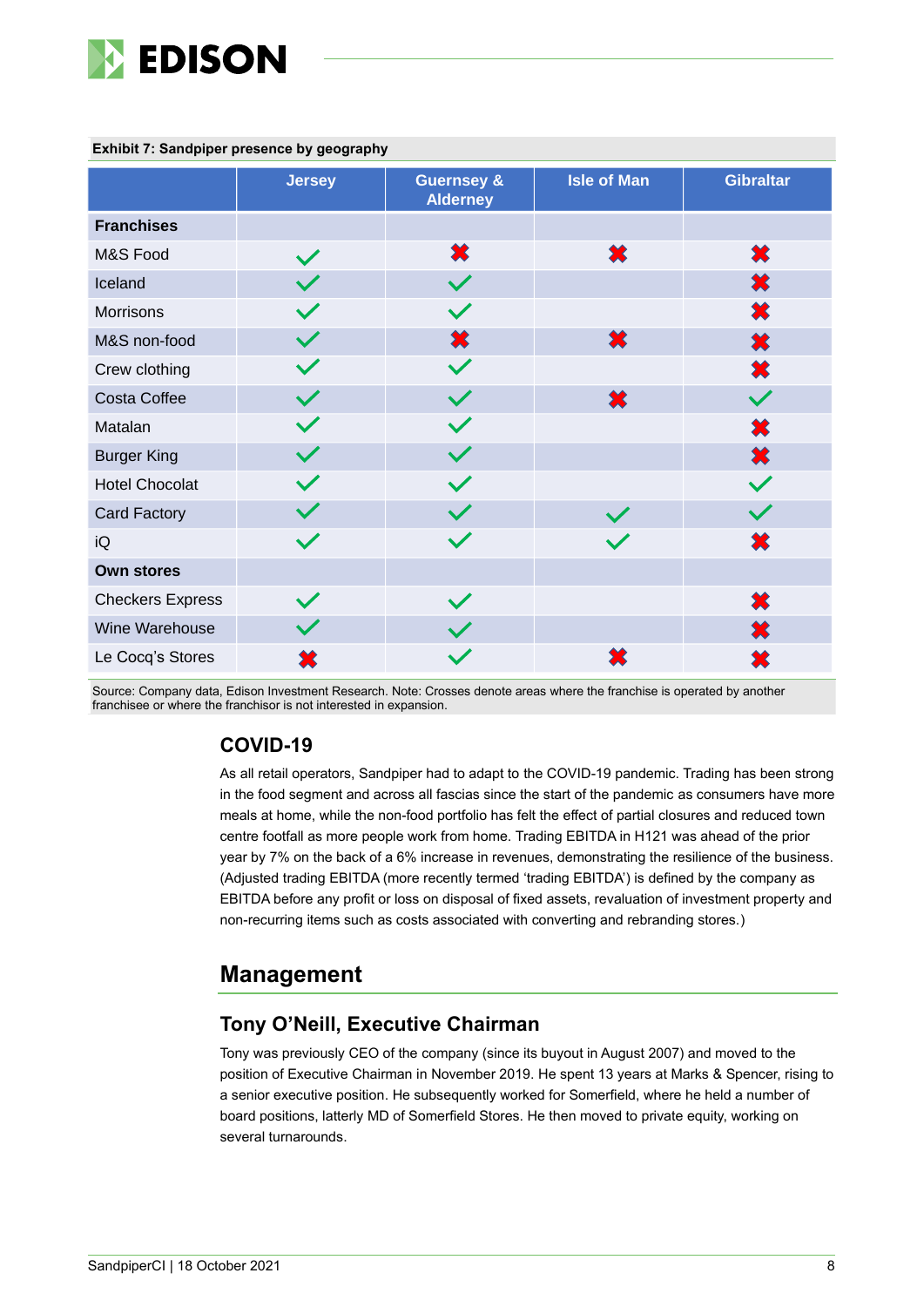

### **Tony van der Hoorn, CFO**

Tony was appointed CFO in 2019 following his return from New Zealand. He is a qualified chartered accountant and has experience in management consulting. He has held senior financial positions in UK retail such as Littlewoods, Iceland and Sainsbury's, where he served as director of corporate finance. He was also CFO for two of New Zealand's largest retail businesses, Foodstuffs and Farmlands.

### **Mike Rutter, Retail MD**

Mike was appointed retail managing director for the Channel Islands and Isle of Man in November 2019, having previously held a number of senior executive roles within SandpiperCI over the preceding 12 years, including MD of Marks & Spencer Jersey and MD of the Food Retail division. He previously spent six years at Somerfield holding the positions of supply chain director and business transformation director.

## **Financials: Strong category growth**

We illustrate below Sandpiper's track record in terms of revenue and EBITDA progression. As a reminder, Sandpiper's freehold property portfolio provides a stream of third-party rental income (which was £2.7m in FY20), but also gives long-term security for many of Sandpiper's retail outlets and is a barrier to entry for the competition.



#### **Exhibit 8: Historical revenue and trading EBITDA (£m)**

#### Source: Company data

Sandpiper posted sales CAGR of 6.6% between 2017 and 2020, with adjusted EBITDA CAGR of 16.7% during the same period. During this time, the company expanded geographically into the Isle of Man and worked to fill in some of the 'white spaces' across its portfolio. The 58,000 sq ft Liberty Wharf shopping centre was acquired in a prime location in Jersey and was refurbished. In addition, Nelson House was acquired in Guernsey in March 2019.

In Exhibit 9 we show the gross profit and gross margin progression between 2018 and 2020.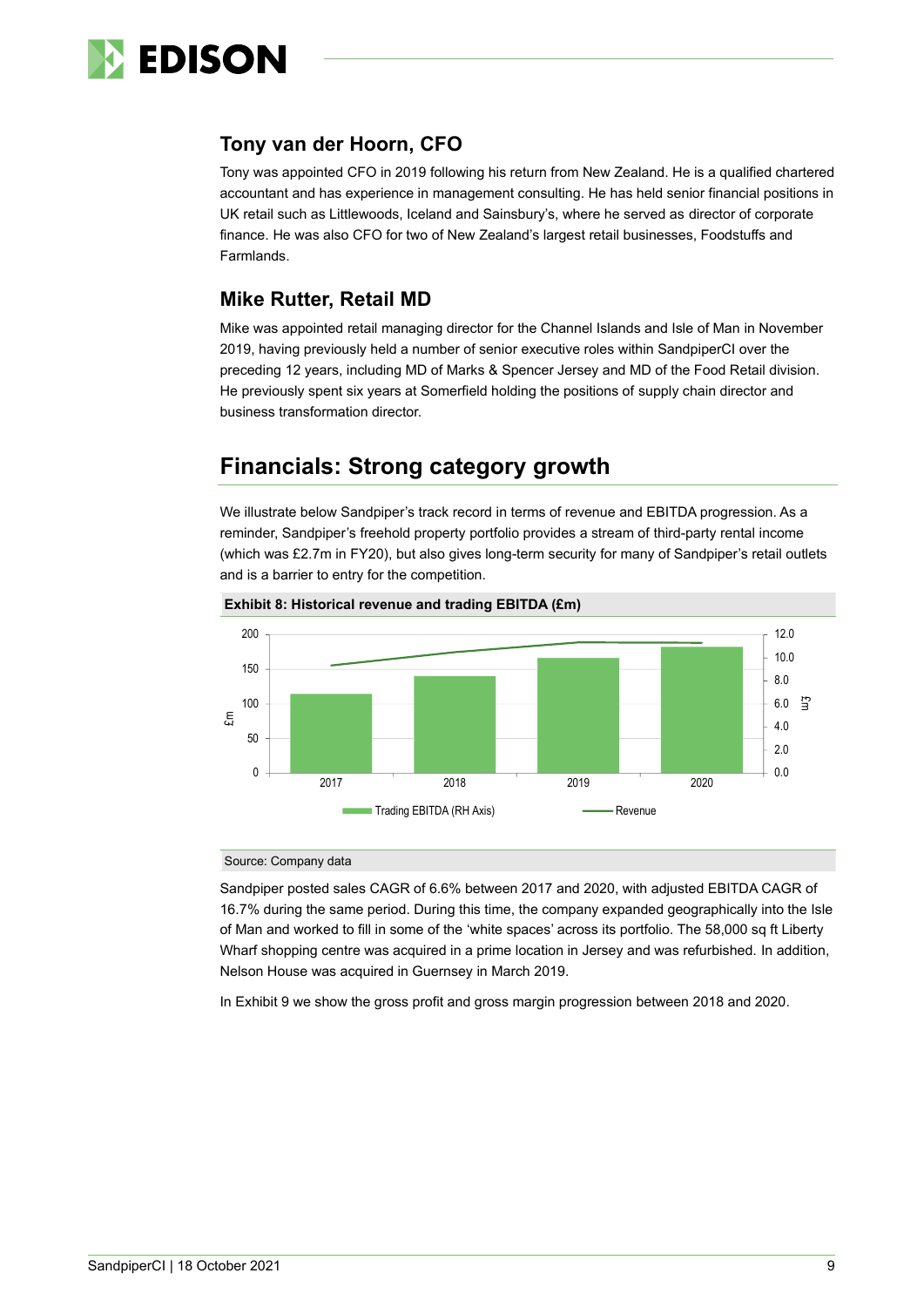

**Exhibit 9: Historical gross profit and gross margin**



Source: Company data

### **Forecasts**

We detail our key forecast assumptions below:

- In revenue terms, we expect the pace of expansion to slow down and forecast sales CAGR of 3.6% between 2020 and 2023e.
- We expect revenue growth in the medium term of 3.5%, via a combination of price increases broadly in line with RPI and modest ongoing space growth. This compares to 6.6% sales CAGR 2017–2020, although we note there was significant growth in space during the period, with the acquisition of the Liberty Wharf shopping centre. We note consensus forecasts for UK RPI are c 3%, and hence our forecasts assume modest space growth of 0.5% per year.
- From a profitability perspective, we expect gross margins to remain broadly flat as these are generally agreed on with the franchisor as discussed above so are largely outside Sandpiper's control. Sandpiper is a low-cost operator and has optimised its costs, but we believe opportunities for gross margin expansion are limited.
- ◼ We forecast adjusted EBITDA CAGR of 3.2% between 2020 and 2023e.

Turning to cash flow, we highlight the following:

- The business runs with negative working capital, as is typical of many retailers, hence an expanding revenue line should lead to a working capital cash inflow, if all else is equal.
- There have been several store refits and refurbishments over the last two years, so management is expecting capital expenditure to fall sharply over the short and medium term. We take a conservative approach and forecast capex at 3% of sales. This compares to 4.5% during FY20 and 1.8% during FY19. Our forecast includes the cost of opening new space We note capex across the UK food retail space tends to run at 3-4% of sales.
- Depreciation is expected to experience an uptick in FY21 as a result of the above-mentioned refurbishments.
- We forecast net debt of £18.9m at end FY21 (vs £19.0m in H121 and £19.1m in FY20), which places the net debt/EBITDA ratio at a comfortable 1.7x. We forecast balance sheet gearing of 30%, EBIT interest cover of 8.1x and EBTIDA interest cover of 14.7x.

### **Sensitivities**

Sandpiper's key sensitivities are:

- GDP and population growth, which are good indicators of discretionary consumer spend.
- Input cost inflation related to the goods it purchases.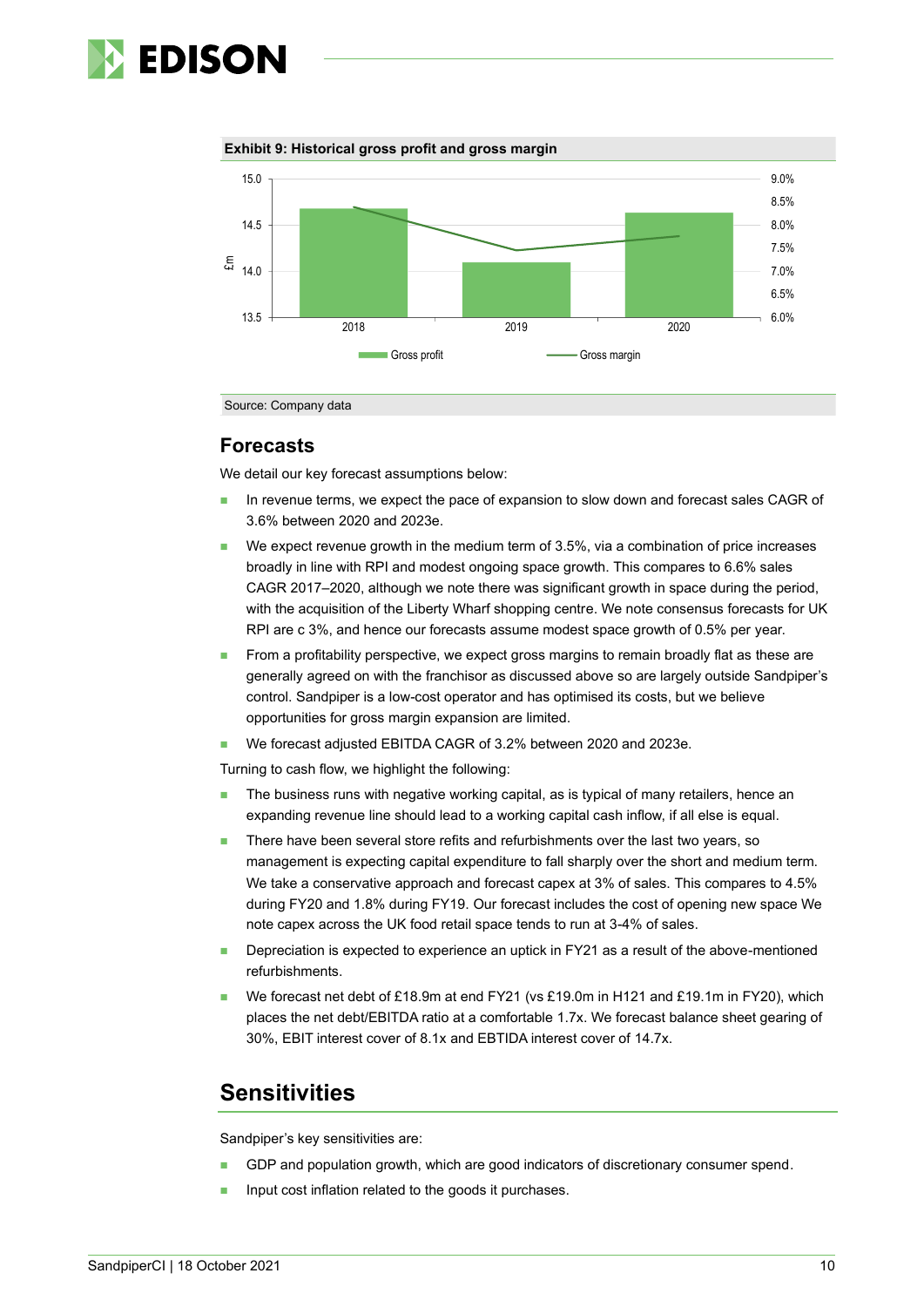

- FX, in particular GBP/EUR due to a lot of fresh produce being sourced from the eurozone, but also GBP/USD as some raw material costs in non-food are ultimately dollar denominated. There is no direct translation FX exposure as Sandpiper has exited the (small) Spanish business and all other geographies are GBP denominated.
- Sandpiper acts as the franchisee for some well-known retailers. While measures are in place to protect the franchisor such that the brand messaging is maintained, there is the risk that the brand, its appeal and credibility are affected by factors outside Sandpiper's control, thus rendering the franchise less desirable. There is also the risk that the franchisor may cease trading, or that Sandpiper itself may experience a performance shortfall that breaches the contractual requirements of the franchise agreement.
- ◼ Franchise agreements typically last five to 10 years, although often they are renewed. There is the risk that a franchisor decides not to renew the franchise agreement and that Sandpiper cannot then find other parties to take up the space coming available. There are no franchises that are up for review over the next two years, with the first franchise expiry due in 2025. We note that Sandpiper (and its predecessor entities) has not lost any franchises since 2007, with the recent loss of the George franchise being the first one; we understand this was caused by a change in the franchisor's company strategy (it chose to exit franchising) rather than any shortfall in performance by Sandpiper.
- Any change in tax legislation, particularly in the Channel Islands, would affect the company's profitability given the current differential in VAT between the Channel Islands and the rest of the UK.
- Stock liquidity is currently low. While the free float is 100%, 98% of the shares are currently held by Huntress Nominees (which is administered by Ravenscroft), and this represents over 200 nominees, mostly Channel Islands investors.

### **Valuation**

Our primary valuation methodology is DCF, as it effectively captures the potential growth of the business and it can be flexed to illustrate the sensitivity to our assumptions. We outline our key assumptions:

- Revenue growth of 3.5% per year in years three to 10. We note there may be further scope for geographic expansion and a potential move into adjacent segments such as hospitality, but our forecasts do not take these into account as they would most likely require an acquisition.
- We assume EBIT margins remain flat in the medium term: Sandpiper is a low-cost operator and has optimised its costs, but agreements with the franchisors effectively limit the opportunity for meaningful margin expansion.
- An ongoing capex requirement of 3% of revenues. This is at the lower end of the UK retail segment and is again in light of Sandpiper management's focus on cost.
- Capex/depreciation of c 1.1x. Capex/depreciation has been lumpy over the past three years, ranging from 0.7x in FY19 to 1.7x in FY20 as Sandpiper refitted stores and refurbished the Liberty Wharf centre.
- A steady working capital inflow over time as the business grows. Working capital is negative, as is the case for most retail businesses, and hence a growing business will generate more cash.
- Ongoing effective cash tax rate of 25%.
- Terminal growth of 1.5%, in line with our assumptions for the consumer space.
- ◼ Our WACC of 8.1% is predicated on a risk-free rate of 2%, an equity risk premium of 5% and a beta of 1.3.
- Net debt of £18.9m at end FY21.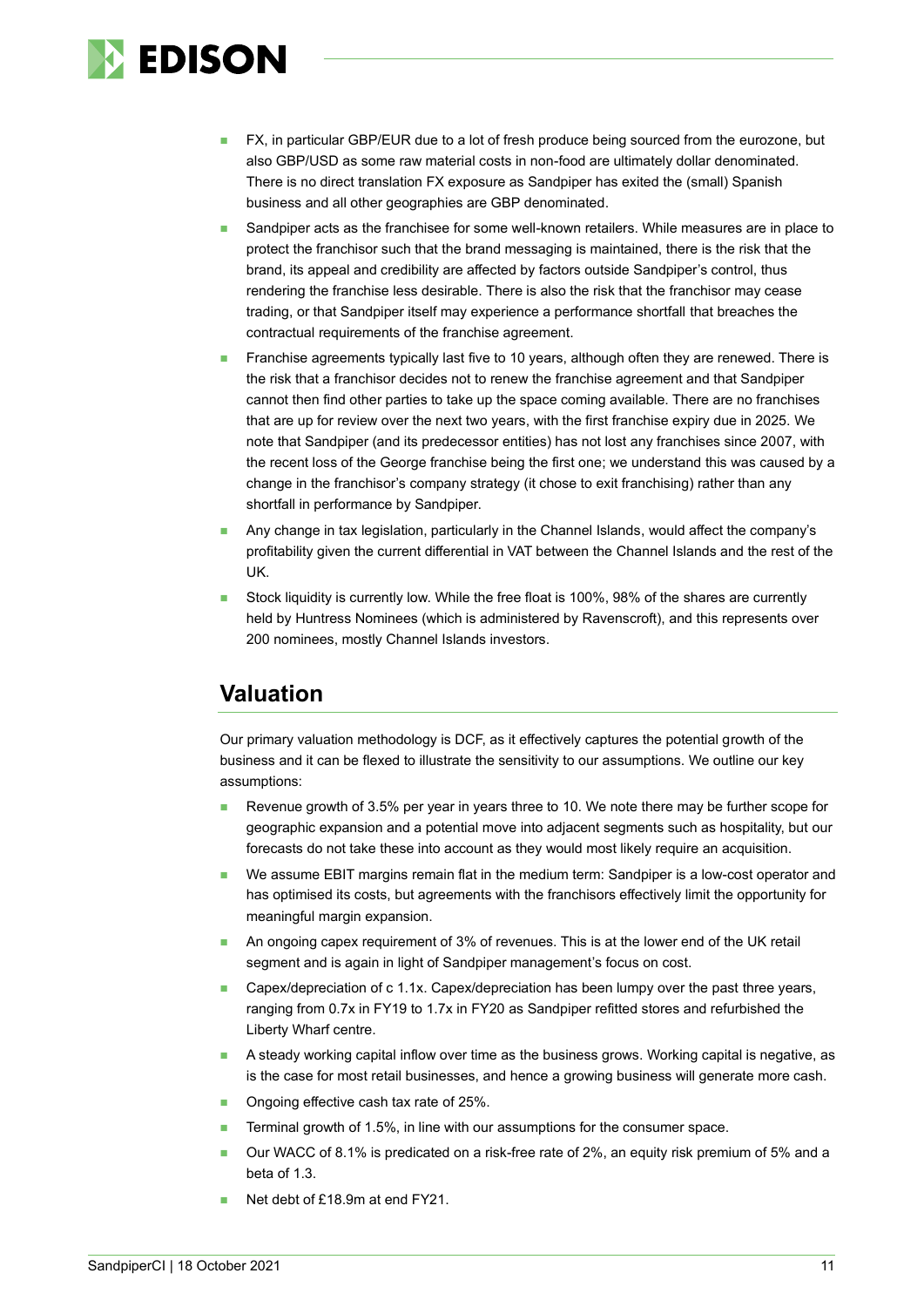

Our DCF valuation with the assumptions detailed above leads to a fair value of 130p. We illustrate how our DCF valuation is sensitive to flexing the cost of capital and terminal growth rate in Exhibit 10, and the terminal growth rate and the terminal EBIT margin in Exhibit 11. Our DCF valuation does not add a standalone value for the property portfolio.

#### **Exhibit 10: DCF sensitivity to WACC and terminal growth rate (p/share)**

|             |      | Terminal growth |      |      |      |      |
|-------------|------|-----------------|------|------|------|------|
|             |      | 0.5%            | 1.0% | 1.5% | 2.0% | 2.5% |
|             | 9.0% | 106             | 110  | 114  | 119  | 125  |
|             | 8.5% | 113             | 118  | 123  | 129  | 136  |
|             | 8.0% | 122             | 127  | 133  | 140  | 149  |
| <b>WACC</b> | 7.5% | 131             | 138  | 145  | 154  | 164  |
|             | 7.0% | 142             | 150  | 159  | 170  | 183  |
|             | 6.5% | 155             | 164  | 176  | 190  | 207  |
|             | 6.0% | 170             | 182  | 196  | 214  | 237  |
|             | 5.5% | 188             | 203  | 222  | 246  | 278  |

Source: Edison Investment Research

#### **Exhibit 11: DCF sensitivity to terminal growth rate and EBIT margin (p/share)**

|                        |      | <b>EBIT margin</b> |      |      |      |      |  |
|------------------------|------|--------------------|------|------|------|------|--|
|                        |      | 4.0%               | 4.5% | 5.0% | 5.5% | 6.0% |  |
|                        | 0.0% | 102                | 109  | 115  | 122  | 128  |  |
|                        | 0.5% | 106                | 113  | 120  | 127  | 134  |  |
| <b>Terminal growth</b> | 1.0% | 110                | 117  | 125  | 132  | 140  |  |
|                        | 1.5% | 114                | 122  | 130  | 139  | 147  |  |
|                        | 2.0% | 120                | 128  | 137  | 146  | 155  |  |
|                        | 2.5% | 126                | 136  | 145  | 155  | 165  |  |
|                        | 3.0% | 134                | 144  | 155  | 166  | 176  |  |
|                        |      |                    |      |      |      |      |  |

Source: Edison Investment Research

### **Peer group analysis**

Peer group analysis is not straightforward as there are few direct peers. Domino's Pizza and DP Eurasia are also franchisors but in an adjacent category. We include the listed franchisors as peers, although we recognise their business models are slightly different and they benefit from greater scale. McColl's is a convenience store and newsagent operator and Applegreen is a petrol forecourt operator. We illustrate Sandpiper's metrics versus the peer group in Exhibit 12 below.

#### **Exhibit 12: Peer group valuation**

|                                  |                | P/E(x)  |          |         | EV/EBITDA (x) | Dividend yield (%) |       |
|----------------------------------|----------------|---------|----------|---------|---------------|--------------------|-------|
|                                  | Market cap (m) | 2020e   | 2021e    | 2020e   | 2021e         | 2020e              | 2021e |
| Sainsbury                        | £5.355.1       | 15.6    | 13.2     | 5.2     | 5.0           | 5.3                | 4.7   |
| Tesco                            | £23.755.4      | 18.0    | 14.3     | 9.2     | 8.7           | 3.4                | 3.7   |
| Wm Morrison                      | £4.482.2       | 17.4    | 13.7     | 7.3     | 6.8           | 4.6                | 5.0   |
| Marks & Spencer                  | £2.608.0       | 25.7    | 15.8     | 6.9     | 6.4           | 1.0                | 2.8   |
| <b>Hotel Chocolat</b>            | £465.5         | 849.9   | 760.3    | 42.8    | 27.6          | 0.1                | 0.1   |
| Card Factory                     | £137.3         | 26.6    | 6.7      | 7.5     | 7.2           | 1.2                | 8.1   |
| McColl's                         | £30.5          | 6.0     | 5.1      | 7.6     | 7.4           | 0.0                | 0.0   |
| Applegreen                       | € 690.7        | 40.8    | 17.2     | 18.2    | 12.2          | 0.1                | 0.3   |
| Domino's Pizza                   | £1.572.2       | 20.1    | 19.0     | 17.4    | 16.7          | 2.8                | 3.1   |
| DP Eurasia                       | £64.7          | $-10.5$ | $-123.4$ | 11.8    | 8.1           | 0.0                | 0.0   |
| Peer group average               |                | 21.3    | 13.1     | 9.9     | 8.8           | 2.3                | 3.5   |
| Sandpiper                        | £80.0          | 18.8    | 19.4     | 8.8     | 8.5           | 3.7                | 3.9   |
| Premium/(discount) to peer group |                | (11.6%) | 48.3%    | (11.1%) | (3.2%)        | 59.6%              | 11.4% |

Source: Refinitiv, Edison Investment Research, company data. Note: Priced at 14 January 2021. Average excludes Hotel Chocolat and DP Eurasia. All metrics calendarised to aid comparison.

We exclude Hotel Chocolat and DP Eurasia from our peer group average as their metrics are out of kilter with the rest of the group. Sandpiper trades at a premium to its peers for CY21 on P/E but at a discount on EV/EBITDA. This is justified by its strong property portfolio and an attractive dividend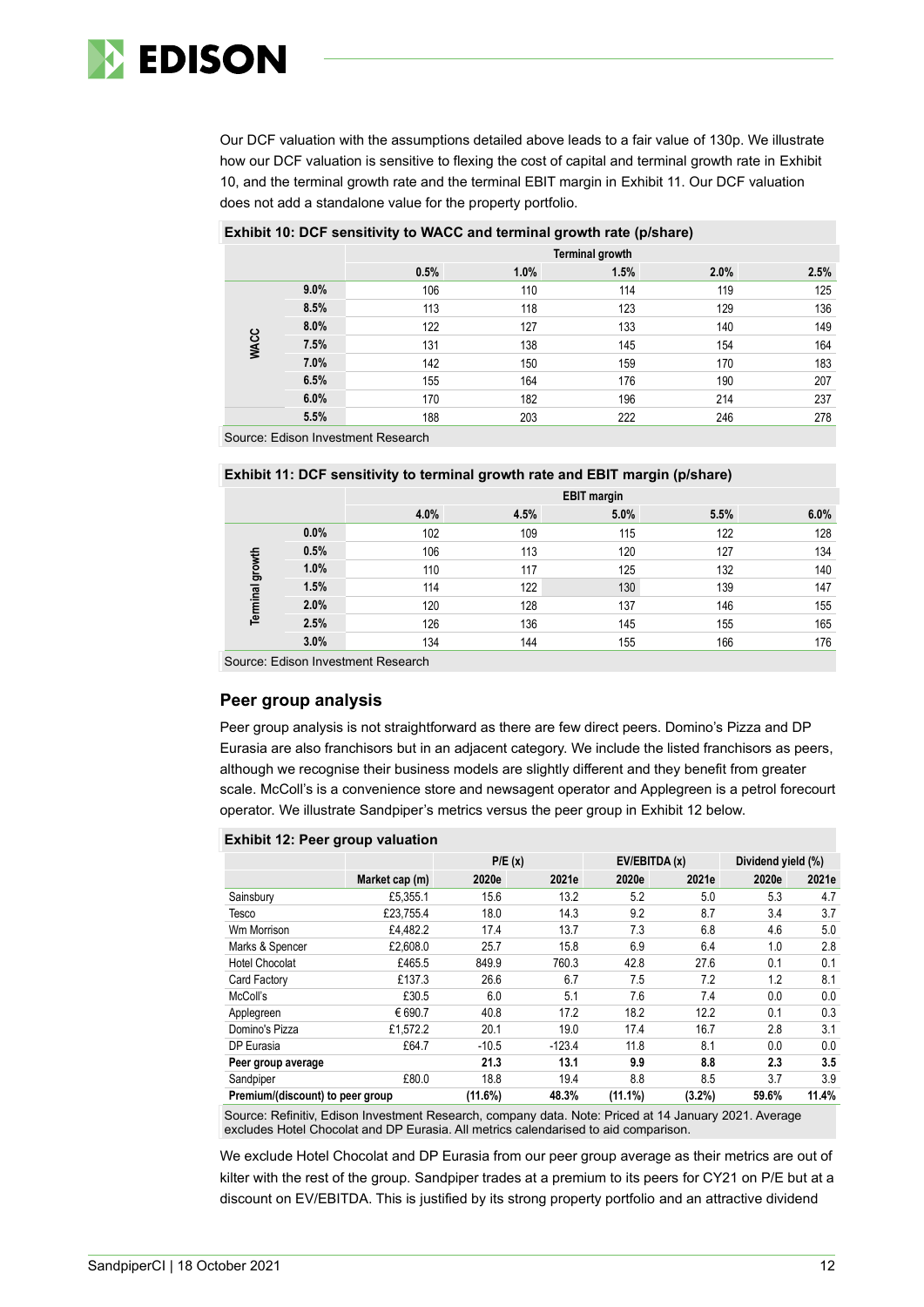

yield, in our view. The current equity market valuation is £80m, or EV of £99m. With a property portfolio valued at £60m, this implies the franchise operations are valued at just £39m. Of course, for full comparison, an operating company stripped of the property would have to bear rental costs instead of depreciation. The dividend is well covered by free cash flow and Channel Island investors further benefit from a 20% tax credit on any dividends paid after December 2020.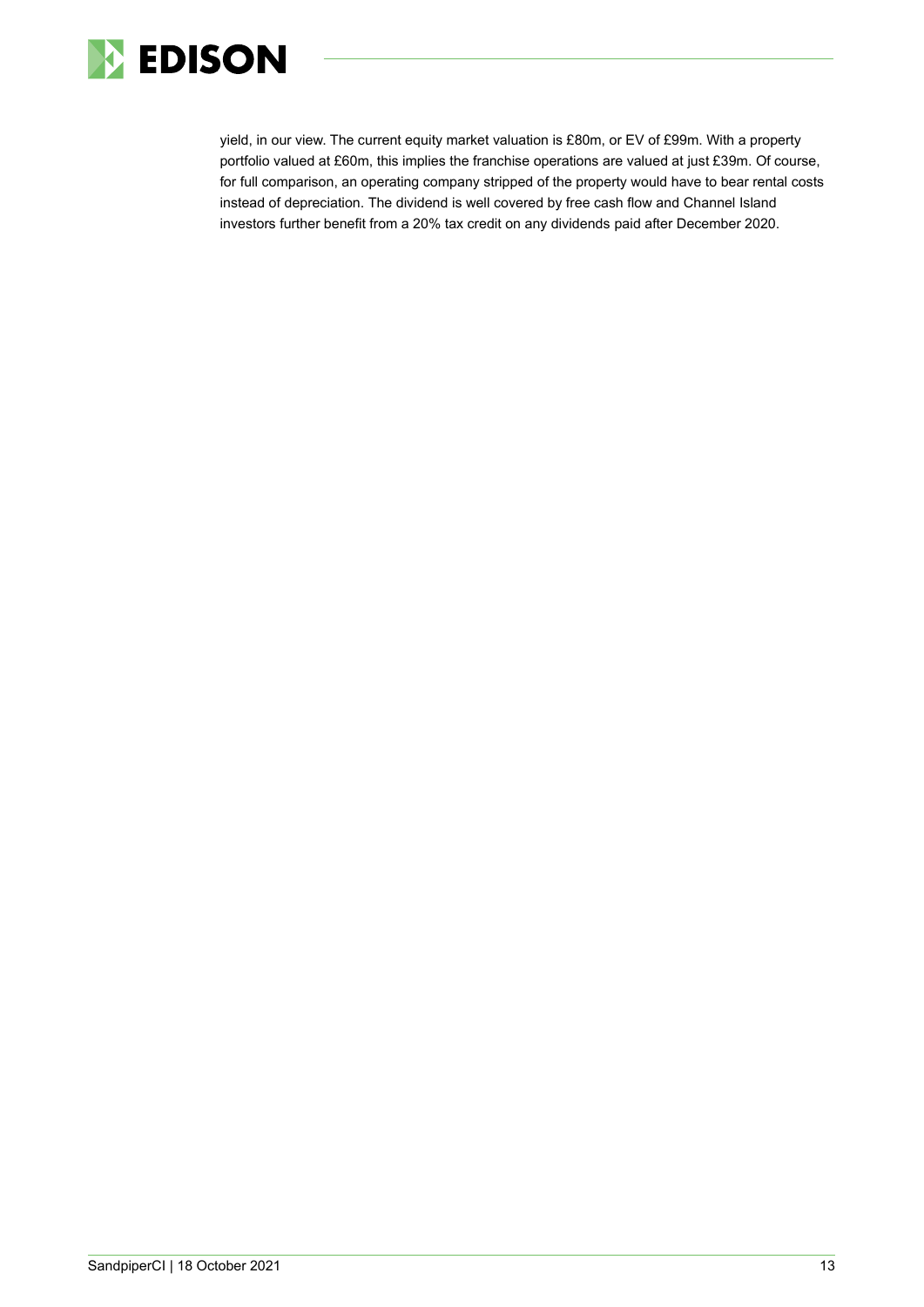

#### **Exhibit 13: Financial summary**

| £'000s                                               | 2018                 | 2019                      | 2020                  | 2021e                    | 2022e                    | 2023e             |
|------------------------------------------------------|----------------------|---------------------------|-----------------------|--------------------------|--------------------------|-------------------|
| Year end 31 January                                  | <b>FRS 102</b>       | <b>FRS 102</b>            | <b>FRS 102</b>        | <b>FRS 102</b>           | <b>FRS 102</b>           | <b>FRS 102</b>    |
| <b>INCOME STATEMENT</b>                              |                      |                           |                       |                          |                          |                   |
| Revenue                                              | 174,884.0            | 189,056.0                 | 188,475.0             | 195.189.0                | 202,151.5                | 209,372.7         |
| Cost of Sales                                        | (160, 200.0)         | (174, 956.0)              | (173, 836.0)          | (180, 028.5)             | (186, 450.2)             | (193, 110.6)      |
| Gross Profit                                         | 14,684.0             | 14,100.0                  | 14,639.0              | 15,160.5                 | 15,701.3                 | 16,262.1          |
| <b>EBITDA</b>                                        | 8,444.0              | 10,013.0                  | 10,973.0              | 11.256.7                 | 11,658.2                 | 12,074.7          |
| Normalised operating profit                          | 3,838.0<br>0.0       | 5,003.0<br>0.0            | 5,834.0<br>0.0        | 6,171.2<br>0.0           | 5,875.8<br>0.0           | 5,889.9<br>0.0    |
| Amortisation of acquired intangibles<br>Exceptionals | (1,395.0)            | 4,309.0                   | (2,390.0)             | (1,700.0)                | 0.0                      | 0.0               |
| Share-based payments                                 | 0.0                  | 0.0                       | 0.0                   | 0.0                      | 0.0                      | 0.0               |
| Reported operating profit                            | 2.443.0              | 9,312.0                   | 3,444.0               | 4.471.2                  | 5,875.8                  | 5,889.9           |
| Net Interest                                         | (1,306.0)            | (1,207.0)                 | (1,058.0)             | (764.5)                  | (755.5)                  | (734.0)           |
| Joint ventures & associates (post tax)               | 0.0                  | 0.0                       | 0.0                   | 0.0                      | 0.0                      | 0.0               |
| Exceptionals                                         | 0.0                  | 0.0                       | (257.0)               | 0.0                      | 0.0                      | 0.0               |
| Profit Before Tax (norm)                             | 2,532.0              | 3,796.0                   | 4,519.0               | 5,406.7                  | 5,120.2                  | 5,155.9           |
| Profit Before Tax (reported)                         | 1,137.0              | 8,105.0                   | 2,129.0               | 3,706.7                  | 5,120.2                  | 5,155.9           |
| Reported tax                                         | (1,248.0)            | (1,348.0)                 | (1,281.0)             | (1,037.9)                | (1, 382.5)               | (1, 392.1)        |
| Profit After Tax (norm)                              | (247.2)              | 3,036.8                   | 3,563.8               | 4,325.3                  | 4,096.2                  | 4,124.7           |
| Profit After Tax (reported)                          | (111.0)              | 6,757.0                   | 848.0                 | 2,668.8                  | 3,737.8                  | 3,763.8           |
| Minority interests                                   | 0.0                  | 0.0                       | 0.0                   | 0.0                      | 0.0                      | 0.0               |
| Discontinued operations                              | 0.0                  | 0.0                       | 0.0                   | 0.0                      | 0.0                      | 0.0               |
| Net income (normalised)                              | (247.2)              | 3,036.8                   | 3,563.8               | 4,325.3                  | 4,096.2                  | 4,124.7           |
| Net income (reported)                                | (111.0)              | 6,757.0                   | 848.0                 | 2,668.8                  | 3,737.8                  | 3,763.8           |
| Basic average number of shares outstanding (m)       | 100                  | 100                       | 100                   | 100                      | 100                      | 100               |
| EPS - basic normalised (p)                           | (0.25)               | 3.04                      | 3.56                  | 4.33                     | 4.10                     | 4.12              |
| EPS - diluted normalised (p)                         | (0.25)               | 3.04                      | 3.56                  | 4.33                     | 4.10                     | 4.12              |
| EPS - basic reported (p)                             | (0.11)               | 6.76                      | 0.85                  | 2.67                     | 3.74                     | 3.76              |
| Dividend (p)                                         | 0.50                 | 1.00                      | 2.30                  | 3.00                     | 3.10                     | 3.20              |
| Revenue growth (%)                                   | 12.4                 | 8.1                       | $(-0.3)$              | 3.6                      | 3.6                      | 3.6               |
| Gross Margin (%)                                     | 8.4                  | 7.5                       | 7.8                   | 7.8                      | 7.8                      | 7.8               |
| EBITDA Margin (%)                                    | 4.8                  | 5.3                       | 5.8                   | 5.8                      | 5.8                      | 5.8               |
| Normalised Operating Margin                          | 2.2                  | 2.6                       | 3.1                   | 3.2                      | 2.9                      | 2.8               |
| <b>BALANCE SHEET</b>                                 |                      |                           |                       |                          |                          |                   |
| <b>Fixed Assets</b>                                  | 76,015.0             | 92,809.0                  | 95,748.0              | 95,542.2                 | 95,824.3                 | 95,920.7          |
| Intangible Assets                                    | 27,268.0             | 26,169.0                  | 24,454.0              | 22,854.0                 | 21,254.0                 | 19,654.0          |
| <b>Tangible Assets</b>                               | 48,745.0             | 66,471.0                  | 71,292.0              | 72,686.2                 | 74,568.3                 | 76,264.7          |
| Investments & other                                  | 2.0                  | 169.0                     | 2.0                   | 2.0                      | 2.0                      | 2.0               |
| <b>Current Assets</b>                                | 26,070.0             | 23,295.0                  | 26,014.0              | 26,656.9                 | 27,789.4                 | 29,056.0          |
| <b>Stocks</b>                                        | 10,203.0             | 10,447.0                  | 10,505.0              | 10,801.7                 | 11,187.0                 | 11,586.6          |
| <b>Debtors</b>                                       | 4,089.0              | 5,229.0                   | 5,714.0               | 5,855.7                  | 6,064.5                  | 6,281.2           |
| Cash & cash equivalents                              | 11,778.0             | 7,619.0                   | 9,795.0               | 9,999.5                  | 10,537.8                 | 11,188.2          |
| Other                                                | 0.0                  | 0.0                       | 0.0                   | 0.0                      | 0.0                      | 0.0               |
| <b>Current Liabilities</b>                           | (49, 207.0)          | (31, 127.0)               | (33, 566.0)           | (33, 854.3)              | (34, 631.1)              | (35, 430.4)       |
| Creditors                                            | (27, 856.0)          | (29, 215.0)               | (26, 716.0)           | (27,004.3)               | (27, 781.1)              | (28, 580.4)       |
| Tax and social security                              | 0.0                  | 0.0                       | 0.0                   | 0.0                      | 0.0                      | 0.0               |
| Short term borrowings                                | (21, 351.0)          | (1,912.0)                 | (6, 850.0)            | (6,850.0)                | (6,850.0)                | (6, 850.0)        |
| Other                                                | 0.0                  | 0.0                       | 0.0<br>(24, 556.0)    | 0.0                      | 0.0                      | 0.0<br>(25,036.0) |
| Long Term Liabilities<br>Long term borrowings        | (2,722.0)<br>(101.0) | (25,047.0)<br>(23, 367.0) | (22,038.0)            | (25,036.0)<br>(22,038.0) | (25,036.0)<br>(22,038.0) | (22,038.0)        |
| Other long term liabilities                          | (2,621.0)            | (1,680.0)                 | (2,518.0)             | (2,998.0)                | (2,998.0)                | (2,998.0)         |
| <b>Net Assets</b>                                    | 50,156.0             | 59,930.0                  | 63,640.0              | 63,308.8                 | 63,946.6                 | 64,510.4          |
| Minority interests                                   | 0.0                  | 0.0                       | 0.0                   | 0.0                      | 0.0                      | 0.0               |
| Shareholders' equity                                 | 50,156.0             | 59,930.0                  | 63,640.0              | 63,308.8                 | 63,946.6                 | 64,510.4          |
|                                                      |                      |                           |                       |                          |                          |                   |
| <b>CASH FLOW</b><br>Op Cash Flow before WC and tax   | 8,444.0              |                           |                       |                          |                          |                   |
| Working capital                                      | 2,195.0              | 10,013.0<br>(1,306.0)     | 10,973.0<br>(3,329.0) | 11,256.7<br>(150.1)      | 11,658.2<br>182.6        | 12,074.7<br>183.0 |
| Exceptional & other                                  | (2,475.0)            | (3,849.0)                 | (3,052.0)             | (1,964.5)                | (755.5)                  | (734.0)           |
| Tax                                                  | (6.0)                | (30.0)                    | (1,700.0)             | (1,037.9)                | (1,382.5)                | (1,392.1)         |
| Net operating cash flow                              | 8,158.0              | 4,828.0                   | 2,892.0               | 8,104.2                  | 9,702.9                  | 10,131.6          |
| Capex                                                | (3,877.0)            | (3,458.0)                 | (8,548.0)             | (4,879.7)                | (6,064.5)                | (6, 281.2)        |
| Acquisitions/disposals                               | (4,212.0)            | (10, 272.0)               | 0.0                   | 0.0                      | 0.0                      | 0.0               |
| Net interest                                         | 0.0                  | $0.0\,$                   | 0.0                   | 0.0                      | 0.0                      | 0.0               |
| Equity financing                                     | 0.0                  | 0.0                       | 2,419.0               | 0.0                      | 0.0                      | 0.0               |
| Dividends                                            | 0.0                  | 0.0                       | (2,254.0)             | (3,000.0)                | (3, 100.0)               | (3,200.0)         |
| Other                                                | 4,750.0              | 4,751.0                   | 7,681.0               | 0.0                      | 0.0                      | 0.0               |
| Net Cash Flow                                        | 4,819.0              | (4, 151.0)                | 2,190.0               | 224.5                    | 538.3                    | 650.4             |
| Opening net debt/(cash)                              | (7,229.0)            | 9,694.0                   | 17,680.0              | 19,113.0                 | 18,888.5                 | 18,350.2          |
| FX                                                   | (290.0)              | (8.0)                     | (14.0)                | 0.0                      | 0.0                      | 0.0               |
| Other non-cash movements                             | (21, 452.0)          | (3,827.0)                 | (3,609.0)             | 0.0                      | 0.0                      | 0.0               |
| Closing net debt/(cash)                              | 9,694.0              | 17,680.0                  | 19,113.0              | 18,888.5                 | 18,350.2                 | 17,699.8          |

Source: Edison Investment Research, company data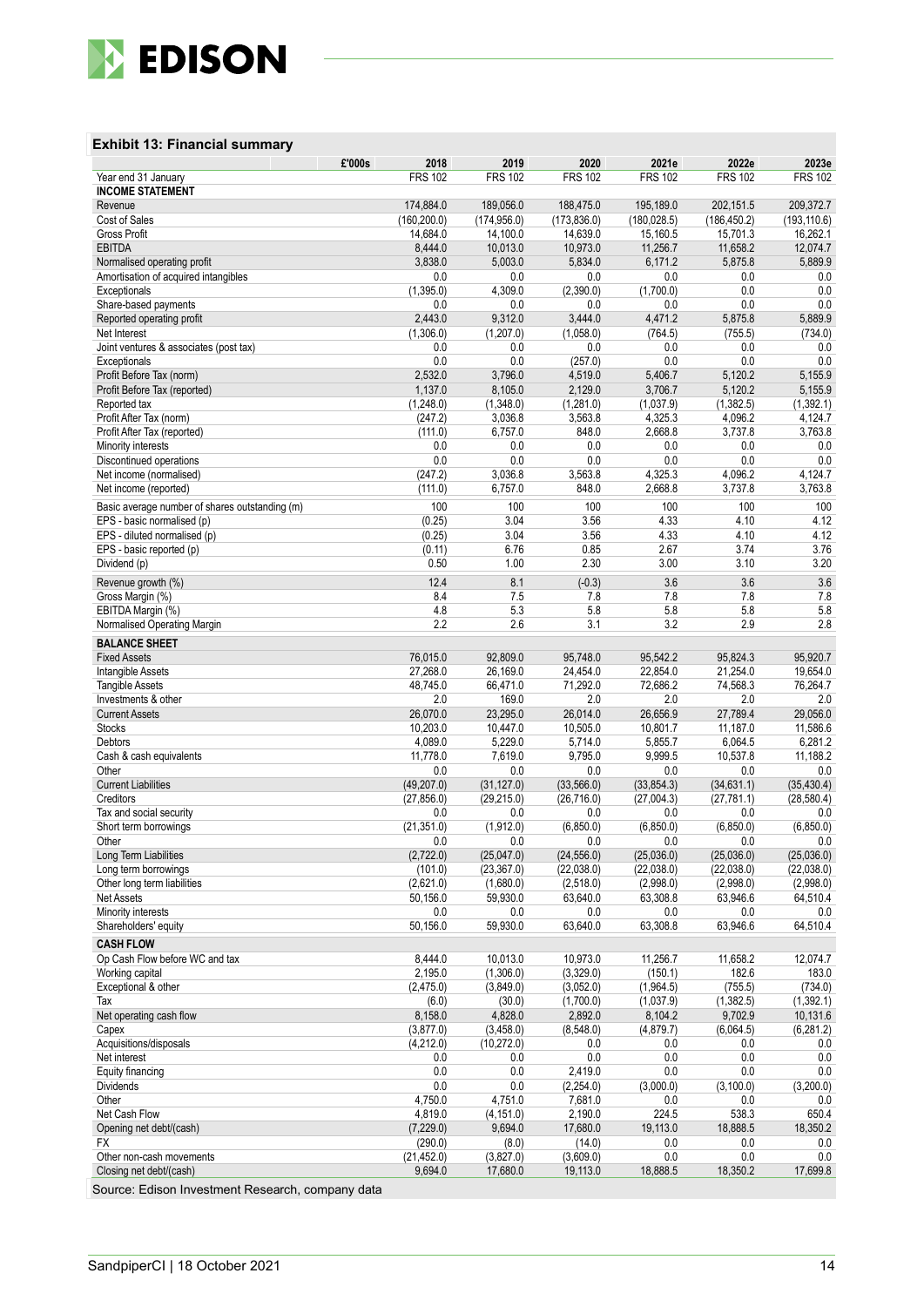



#### **Management team**

#### **Executive chairman: Tony O'Neill CFO: Tony van der Hoorn**

Tony was previously CEO of the company (since its buyout in August 2007), and moved to the position of executive chairman in November 2019. He spent 13 years at Marks & Spencer, rising to a senior executive position. He subsequently worked for Somerfield, where he held a number of board positions, latterly managing director of Somerfield Stores. He then moved to private equity, working on several turnarounds.

#### **Retail MD: Mike Rutter**

Mike was appointed retail managing director for the Channel Islands and Isle of Man in November 2019, having previously held a number of senior executive roles within SandpiperCI over the preceding 12 years, including MD of Marks & Spencer - Jersey and MD of the Food Retail division. He previously spent six years at Somerfield holding the positions of supply chain director, and business transformation director.

| <b>Principal shareholders</b> | (% ) |
|-------------------------------|------|
| <b>Huntress Nominees</b>      | 98.2 |
| <b>SBS Nominees</b>           | 0.9  |
| Pershing Nominees             | 0.7  |
| The Bank of New York Nominees | 0.1  |
|                               |      |

Tony was appointed CFO in 2019 following his return from New Zealand. He is a qualified chartered accountant and has experience in management consulting. He has held senior financial positions in UK retail such as Littlewoods, Iceland and Sainsbury's, where he served as director of corporate finance. He was also CFO for two of New Zealand's largest retail businesses, Foodstuffs and Farmlands.